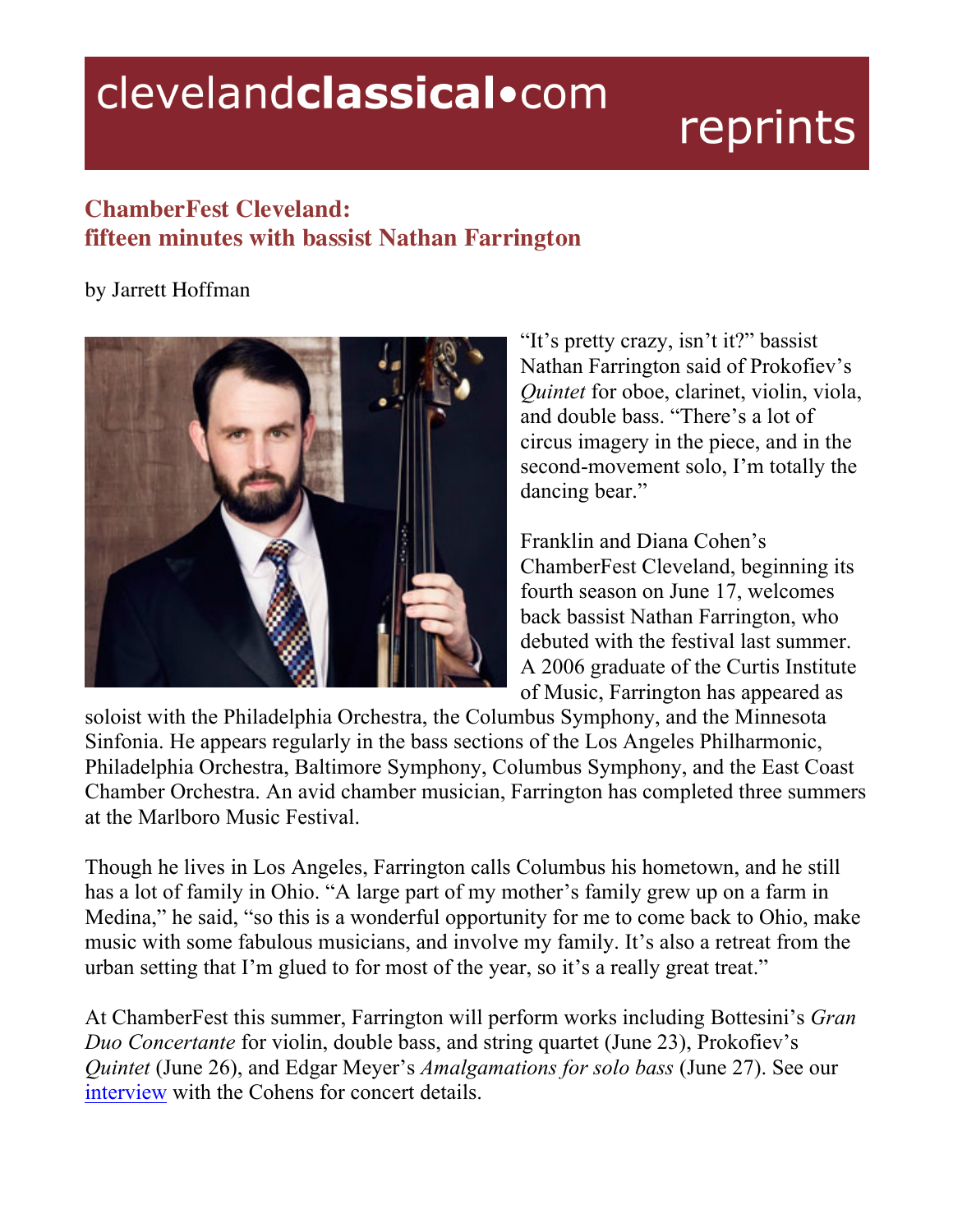"I share a house with some family members in L.A.," said Farrington, "and they've been listening to me practice the Prokofiev. They think it's pretty strange music. It actually is a bit odd in terms of tonality and what he asks the bass player to do. But after you put the pieces together, it starts to make sense. It's kind of like tangrams. You have these weird little shapes and hard edges that come together to make some pretty neat images."

Farrington broke down his "dancing bear" image for the solo that opens the second movement. "It's big, gruff, and low. Bass solos aren't often so low, actually. It lays very well and isn't too technically difficult, so it's a moment to really shine."

The fifth-movement solo? "Terrifying," said Farrington. "It's this jazzy, *pizzicato* solo that runs all over the instrument, and you're in charge of setting the mood for the whole movement. It really takes some planning. The first time I played the piece, I lit out with my tempo and left myself in the dust. You want to make sure that as the tasks get harder throughout the movement, you don't leave yourself with an unsolvable equation."

Fans of Garrison Keillor's radio show *A Prairie Home Companion* may have already heard Farrington perform Bottesini's *Gran Duo Concertante.* Playing the work in 2004, he was a finalist on the show's "Talent from Twelve to Twenty" contest.



Nathan Farrington and Katie Hyun at The Fitzgerald Theater, St. Paul, Minnesota, May 8, 2004. They were accompanied by pianist Andrew Staupe.

"It was a really neat experience and sort of serendipitous," said Farrington. "A gal at Curtis and I had been competing with the Bottesini in Philadelphia and were doing really well, so we threw down a take of it and sent it off to the show. Sure enough, we got through. They brought in four groups playing completely different types of music that day, and the classical side was ours. I asked Keillor why they had taken us over other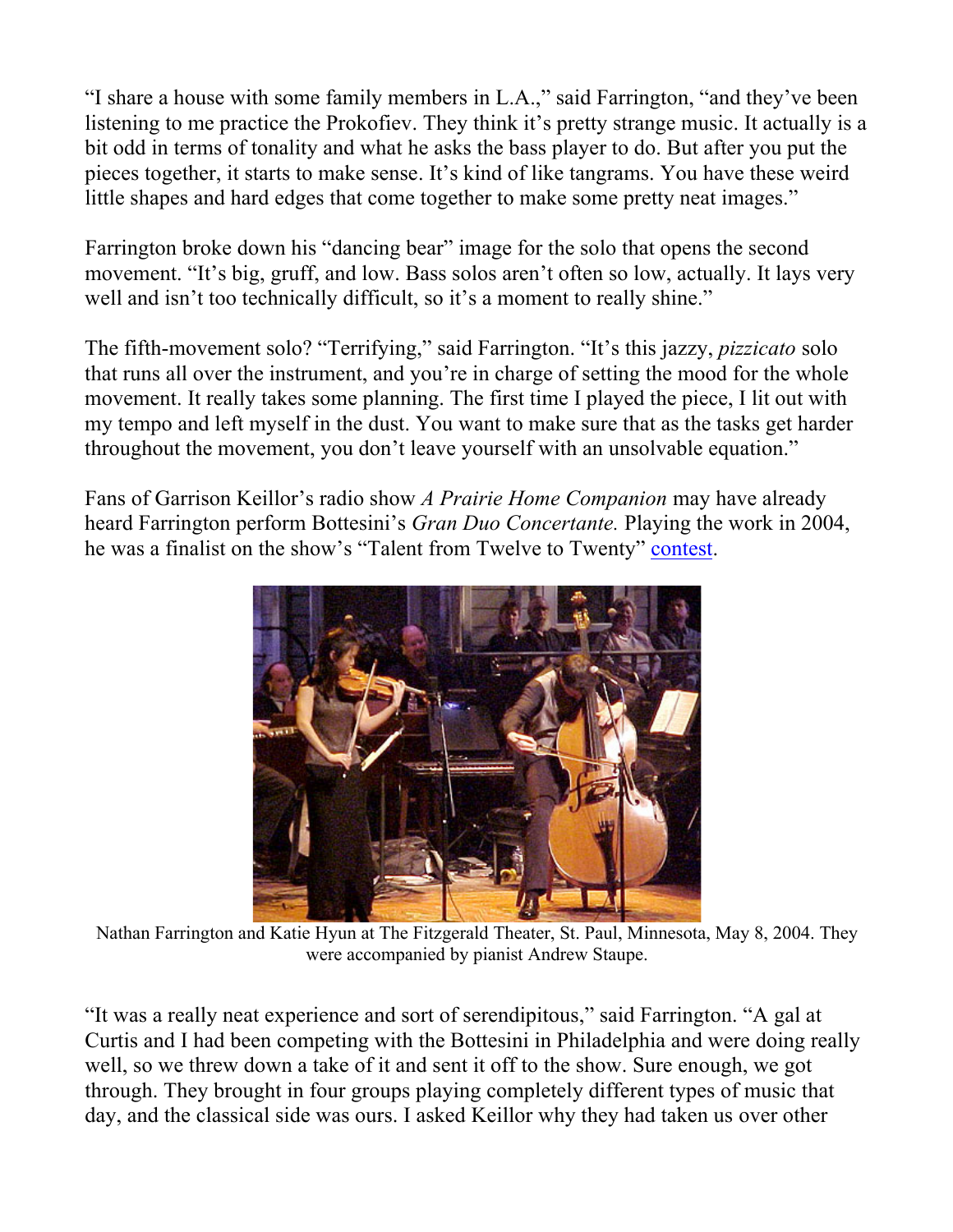submissions, and he said that his wife, a violinist, knew the piece and was so pleased with our recording that she insisted we be included. So I'm not even sure if he really made the commitment himself, but we got through the door somehow."

I asked Farrington to talk about the combination of double bass and violin as soloists. "There are two real perks to it. One is totally pragmatic: to sell the idea of being a double bass soloist to presenters and to have an orchestra really buy into the occasion, in the past I've absolutely had to team up with the more traditional solo instruments.

"The other benefit is that there are no competing registers. The bass is a strange instrument: the sound doesn't carry well, so being heard is always a concern. Someone playing in a similar register just wipes out a lot of the bass's sound. But violinists can get up there, sing their melodies, and play their crazy stuff, and it's not a problem in terms of balance. It's really a complementary pairing."

Farrington's own chamber arrangement, which he will perform at The Wine Spot on June 23, takes care of other auditory concerns. "Most of the times I've performed the piece with orchestra, I've had to amplify myself, which won't be necessary with the string quartet. This arrangement takes a lot of the pain out of trying to project over a big group."

Farrington thinks that informal venues like The Wine Spot are part of "the concert wave of the future. They set up chairs so everyone can hear and see, make sure there's some alcohol available — they have an incredible selection of beer and wine, as well as a bunch of stuff on tap — and then put on a show of entertaining music. I was impressed last year."

Those who attended last summer's concert at The Wine Spot will remember Farrington not only playing bass, but also singing and playing guitar. Any chance of a reprise?

"Yeah!" said Farrington. "I'm putting together a couple of tunes that bridge the gap between classical and country music. I have an opera aria and a blues song, both with librettos about women and troubles. I think it will work well."

Singing is serious for Farrington, who has developed his tenor over the years. Having studied with his father, Michael Farrington, as well as Mark Oswald, Farrington made his debut as tenor soloist in Beethoven's *Choral Fantasy* with Richard Goode and the Marlboro Music Festival Orchestra under Ignat Solzhenitsyn in August 2007.

"When I was finishing up in school," Farrington said, "my dad heard me singing in the shower and said, 'Let's take a look at your voice.' I've found singing to be a lot of fun. If you ever stick out as a member of a bass section, there's something wrong. But singing gives you a chance to assert your musical ideas in a totally appropriate way."